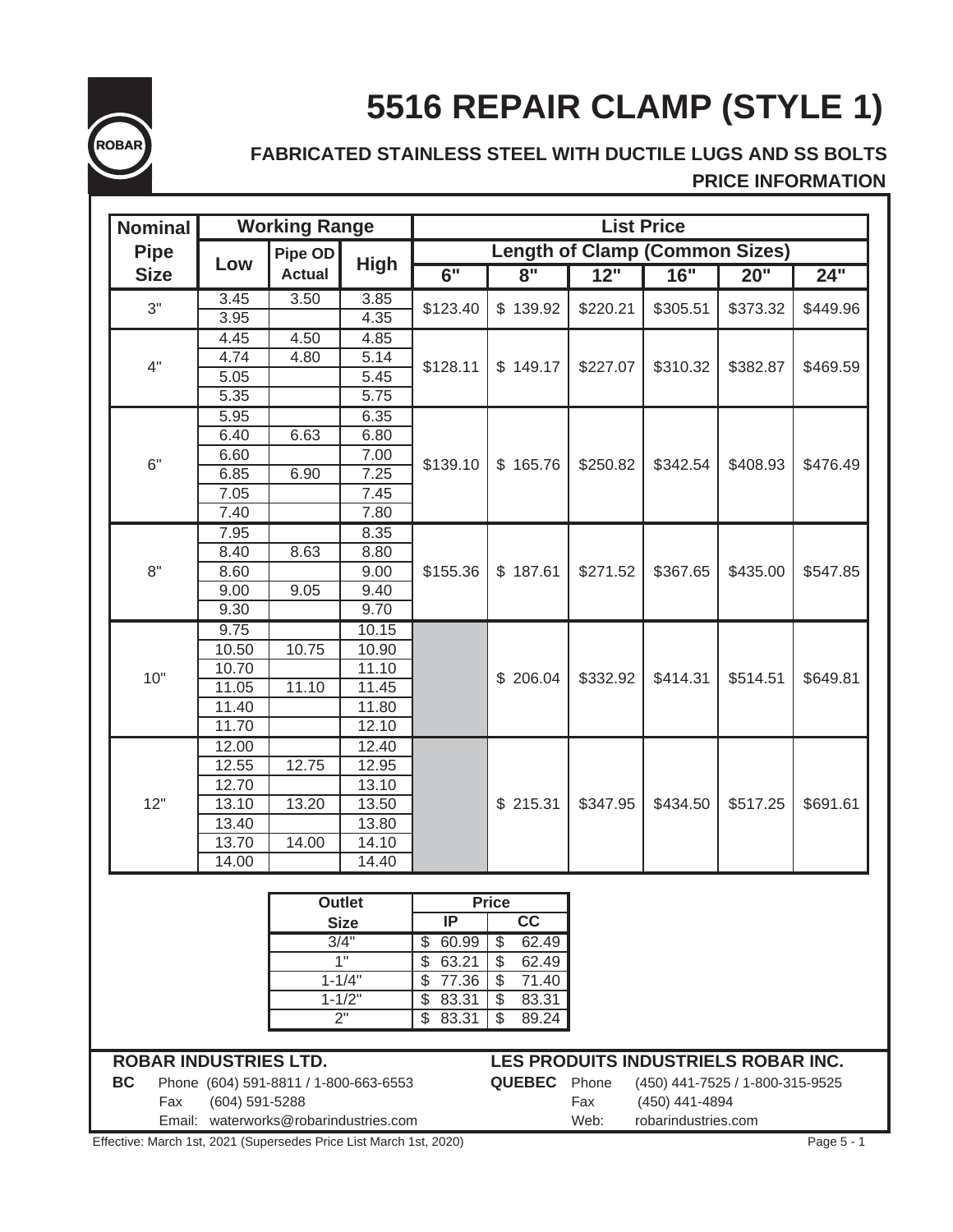



# **FABRICATED STAINLESS STEEL WITH DUCTILE LUGS AND SS BOLTS PRICE INFORMATION**

| <b>Nominal</b> |       | <b>Working Range</b> |             |                                        |                                       | <b>List Price</b> |                       |                        |  |  |  |  |
|----------------|-------|----------------------|-------------|----------------------------------------|---------------------------------------|-------------------|-----------------------|------------------------|--|--|--|--|
| <b>Pipe</b>    |       | Pipe OD              |             |                                        | <b>Length Of Clamp (Common Sizes)</b> |                   |                       |                        |  |  |  |  |
| <b>Size</b>    | Low   | <b>Actual</b>        | <b>High</b> | $\overline{\mathbf{8}^{\prime\prime}}$ | 12"                                   | 16"               | 20"                   | 24"                    |  |  |  |  |
|                | 4.45  | 4.50                 | 5.25        |                                        |                                       |                   |                       |                        |  |  |  |  |
| 4"             | 4.74  | 4.80                 | 5.54        | \$232.27                               | \$ 369.62                             | \$505.40          | \$611.93              | 757.44<br>\$           |  |  |  |  |
|                | 5.35  |                      | 6.15        |                                        |                                       |                   |                       |                        |  |  |  |  |
|                | 5.90  |                      | 6.70        |                                        |                                       |                   |                       |                        |  |  |  |  |
|                | 6.40  | 6.63                 | 7.20        | \$247.17                               | \$392.97                              |                   |                       |                        |  |  |  |  |
| 6"             | 6.85  | 6.90                 | 7.65        |                                        |                                       | \$534.58          | $\mathbb S$<br>666.79 | 796.70<br>\$           |  |  |  |  |
|                | 7.05  |                      | 7.85        |                                        |                                       |                   |                       |                        |  |  |  |  |
|                | 7.95  |                      | 8.75        | 268.36<br>\$                           |                                       |                   |                       |                        |  |  |  |  |
| 8"             | 8.40  | 8.63                 | 9.20        |                                        | \$415.70                              | \$565.71          | \$717.55              | \$<br>851.71           |  |  |  |  |
|                | 9.00  | 9.05                 | 9.80        |                                        |                                       |                   |                       |                        |  |  |  |  |
|                | 9.30  |                      | 10.10       |                                        |                                       |                   |                       |                        |  |  |  |  |
|                | 10.00 |                      | 10.80       | \$293.10                               | \$494.89                              |                   |                       | $\mathbb{S}$<br>965.87 |  |  |  |  |
| 10"            | 10.70 | 10.75                | 11.50       |                                        |                                       | \$598.64          | \$754.14              |                        |  |  |  |  |
|                | 11.05 | 11.10                | 11.85       |                                        |                                       |                   |                       |                        |  |  |  |  |
|                | 11.40 |                      | 12.20       |                                        |                                       |                   |                       |                        |  |  |  |  |
|                | 12.00 |                      | 12.80       |                                        |                                       |                   |                       |                        |  |  |  |  |
| 12"            | 12.70 | 12.75                | 13.50       | \$343.24                               | \$511.42                              | \$ 676.39         | \$ 804.72             | \$1,055.27             |  |  |  |  |
|                | 13.10 | 13.20                | 13.90       |                                        |                                       |                   |                       |                        |  |  |  |  |
|                | 13.40 |                      | 14.20       |                                        |                                       |                   |                       |                        |  |  |  |  |
|                | 13.70 | 14.00                | 14.50       |                                        |                                       |                   |                       |                        |  |  |  |  |
| 14"            | 14.00 |                      | 14.80       | \$413.77                               | \$<br>568.99                          | \$<br>736.96      | \$ 869.45             | \$1,125.32             |  |  |  |  |
|                | 14.95 | 15.30                | 15.75       |                                        |                                       |                   |                       |                        |  |  |  |  |
|                | 15.75 | 16.00                | 16.55       | \$484.30                               | \$626.56                              | \$797.53          | \$934.18              |                        |  |  |  |  |
| 16"            | 17.20 | 17.40                | 18.00       |                                        |                                       |                   |                       | \$1,195.36             |  |  |  |  |

| <b>Outlet</b> | <b>Price</b> |       |  |       |  |  |
|---------------|--------------|-------|--|-------|--|--|
| <b>Size</b>   |              | ΙP    |  | СC    |  |  |
| 3/4"          | S            | 60.99 |  | 62.49 |  |  |
| 1"            | S            | 63.21 |  | 62.49 |  |  |
| $1 - 1/4"$    | \$           | 77.36 |  | 71.40 |  |  |
| $1 - 1/2"$    | S            | 83.31 |  | 83.31 |  |  |
| っ"            |              | 83.31 |  | 89.24 |  |  |

### **ROBAR INDUSTRIES LTD.**

**BC** Phone (604) 591-8811 / 1-800-663-6553 **QUEBEC** Phone (450) 441-7525 / 1-800-315-9525 Fax (604) 591-5288 Fax (450) 441-4894

### **LES PRODUITS INDUSTRIELS ROBAR INC.**

Email: waterworks@robarindustries.com Web: robarindustries.com

Effective: March 1st, 2021 (Supersedes Price List March 1st, 2020) Page 5 - 2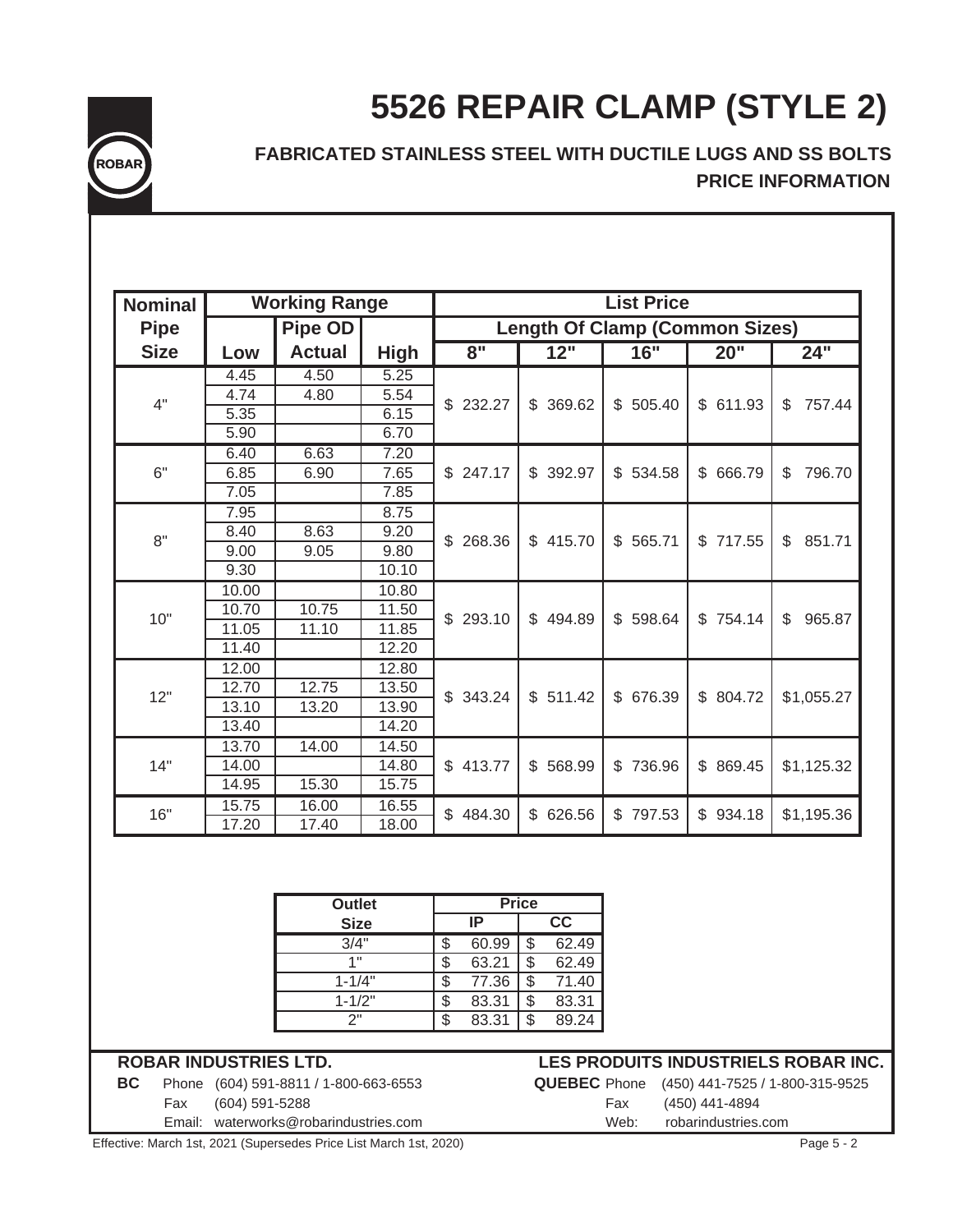# **5536 REPAIR CLAMP (STYLE 3)**



# **FABRICATED STAINLESS STEEL WITH DUCTILE LUGS AND SS BOLTS PRICE INFORMATION**

| <b>Nominal</b> |       | <b>Working Range</b> |             | <b>List Price</b>                     |              |              |            |            |  |  |  |
|----------------|-------|----------------------|-------------|---------------------------------------|--------------|--------------|------------|------------|--|--|--|
| <b>Pipe</b>    |       | <b>Pipe OD</b>       |             | <b>Length of Clamp (Common Sizes)</b> |              |              |            |            |  |  |  |
| <b>Size</b>    | Low   | <b>Actual</b>        | <b>High</b> | 8"                                    | 12"          | 16"          | 20"        | 24"        |  |  |  |
| 12"            | 13.10 | 13.20                | 14.00       | 398.57                                | \$<br>646.55 | 808.94<br>\$ |            |            |  |  |  |
|                | 13.65 | 14.00                | 14.85       | \$                                    |              |              | \$1,067.09 | \$1,252.27 |  |  |  |
| 14"            | 14.85 | 15.30                | 16.05       | \$                                    |              | 869.37       |            |            |  |  |  |
|                | 15.92 | 16.00                | 17.12       | 444.70                                | \$<br>681.03 | \$           | \$1,098.49 | \$1,326.03 |  |  |  |
| 16"            | 16.25 |                      | 17.45       | \$<br>625.52                          | \$<br>824.10 | \$1,047.06   | \$1,296.70 | \$1,589.69 |  |  |  |
|                | 17.10 | 17.40                | 18.30       |                                       |              |              |            |            |  |  |  |
| 18"            | 17.40 | 18.00                | 18.60       | $\mathbb S$<br>648.97                 | \$<br>863.30 | \$1,097.31   | \$1,322.60 | \$1,682.85 |  |  |  |
|                | 19.20 | 19.50                | 20.40       |                                       |              |              |            |            |  |  |  |
|                | 21.40 | 21.60                | 22.60       |                                       |              | \$1,207.24   | \$1,504.51 | \$1,864.85 |  |  |  |
| 20"            | 22.80 |                      | 24.00       | \$702.20                              | \$<br>958.18 |              |            |            |  |  |  |
|                | 23.45 | 24.00                | 24.65       |                                       |              |              |            |            |  |  |  |
|                | 24.45 |                      | 25.65       |                                       |              |              |            |            |  |  |  |
| 24"            | 25.50 | 25.80                | 26.70       | \$754.80                              | \$1,068.08   | \$1,291.51   | \$1,552.01 | \$1,975.21 |  |  |  |
|                | 28.25 |                      | 29.45       |                                       |              |              |            |            |  |  |  |
|                | 29.40 | 30.00                | 30.60       |                                       |              |              |            |            |  |  |  |
|                | 29.85 |                      | 31.05       | \$<br>799.51                          | \$1,139.59   | \$1,394.77   | \$1,641.21 | \$2,056.54 |  |  |  |
| 30"            | 30.85 |                      | 32.05       |                                       |              |              |            |            |  |  |  |
|                | 31.50 | 32.00                | 32.70       |                                       |              |              |            |            |  |  |  |

| <b>Outlet</b> | <b>Price</b> |       |    |       |  |  |
|---------------|--------------|-------|----|-------|--|--|
| <b>Size</b>   |              | IP    | cc |       |  |  |
| 3/4"          | \$           | 60.99 | \$ | 62.49 |  |  |
| 1"            | \$           | 63.21 | \$ | 62.49 |  |  |
| $1 - 1/4"$    | \$           | 77.36 | \$ | 71.40 |  |  |
| $1 - 1/2"$    | \$           | 83.31 | \$ | 83.31 |  |  |
| 2"            | \$           | 83.31 | \$ | 89.24 |  |  |

| <b>BC</b> | Phone (604) 591-8811 / 1-800-663-6553 |  | <b>QUEBEC</b> Phone (450) 441-7525 / 1-800-315-9525 |  |
|-----------|---------------------------------------|--|-----------------------------------------------------|--|
|           | Fax (604) 591-5288                    |  | (450) 441-4894                                      |  |

# **ROBAR INDUSTRIES LTD. LES PRODUITS INDUSTRIELS ROBAR INC.**

|  | IDEV |  |  |
|--|------|--|--|
|  |      |  |  |
|  |      |  |  |
|  |      |  |  |
|  |      |  |  |

Fax (450) 441-4894 Email: waterworks@robarindustries.com Web: robarindustries.com

Effective: March 1st, 2021 (Supersedes Price List March 1st, 2020) **Page 5 - 3** Page 5 - 3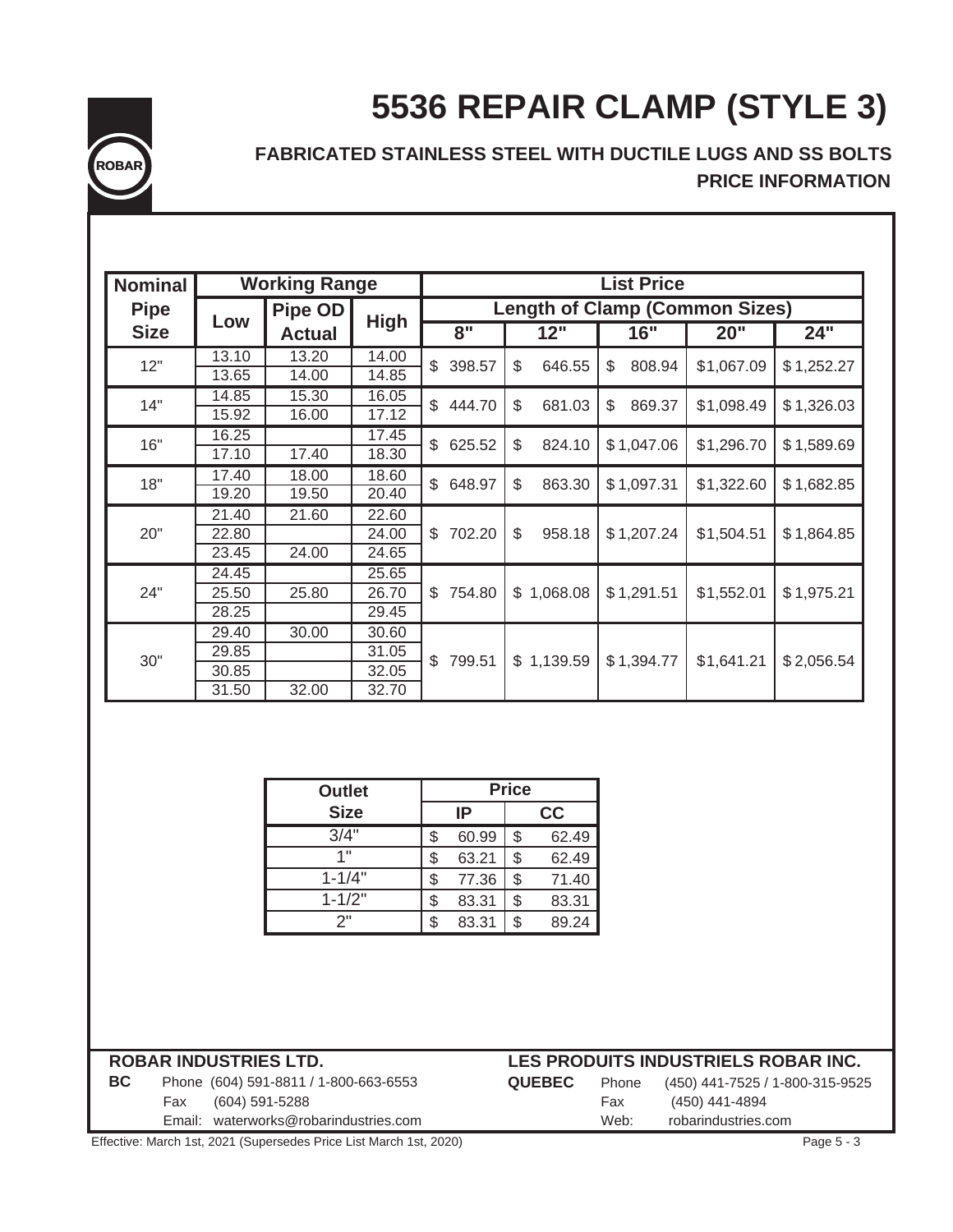

# **5518 REPAIR CLAMP (STYLE 1) FABRICATED STAINLESS STEEL WITH DUCTILE LUGS**

**PRICE INFORMATION**

| Nominal     |                   | <b>Working Range</b> |             |                                   |                                       |                   | <b>List Price</b> |          |          |
|-------------|-------------------|----------------------|-------------|-----------------------------------|---------------------------------------|-------------------|-------------------|----------|----------|
| <b>Pipe</b> |                   | Pipe OD              |             |                                   | <b>Length of Clamp (Common Sizes)</b> |                   |                   |          |          |
| <b>Size</b> | Low               | <b>Actual</b>        | <b>High</b> | $\overline{6}$ "                  | $\overline{8"}$                       | $\overline{12}$ " | 16"               | 20"      | 24"      |
| 3"          | 3.45              | 3.50                 | 3.85        | \$110.74                          | \$122.76                              | \$193.21          | \$262.23          | \$318.49 | \$380.72 |
|             | 3.95              |                      | 4.35        |                                   |                                       |                   |                   |          |          |
|             | 4.45              | 4.50                 | 4.85        |                                   | \$130.88                              | \$199.24          |                   | \$336.85 |          |
| 4"          | 4.74              | 4.80                 | 5.14        | \$116.73                          |                                       |                   | \$266.35          |          | \$397.32 |
|             | $\overline{5.05}$ |                      | 5.45        |                                   |                                       |                   |                   |          |          |
|             | 5.35              |                      | 5.75        |                                   |                                       |                   |                   |          |          |
|             | 5.95              |                      | 6.35        |                                   |                                       |                   |                   |          |          |
|             | 6.40              | 6.63                 | 6.80        | \$126.75                          |                                       |                   |                   |          |          |
| 6"          | 6.60              |                      | 7.00        |                                   | \$145.45                              | \$220.06          | \$300.54          | \$361.12 | \$408.99 |
|             | 6.85              | 6.90                 | 7.25        |                                   |                                       |                   |                   |          |          |
|             | 7.05              |                      | 7.45        |                                   |                                       |                   |                   |          |          |
|             | 7.40              |                      | 7.80        |                                   |                                       |                   |                   |          |          |
|             | 7.95              |                      | 8.35        |                                   |                                       |                   |                   |          |          |
|             | 8.40              | 8.63                 | 8.80        |                                   |                                       |                   |                   |          |          |
| 8"          | 8.60              |                      | 9.00        | \$141.57                          | \$164.61                              | \$247.38          | \$327.44          | \$387.58 | \$480.68 |
|             | 9.00              | 9.05                 | 9.40        |                                   |                                       |                   |                   |          |          |
|             | 9.30              |                      | 9.70        |                                   |                                       |                   |                   |          |          |
|             | 9.75              |                      | 10.15       |                                   |                                       |                   |                   |          |          |
|             | 10.50             | 10.75                | 10.90       |                                   |                                       |                   |                   |          |          |
| 10"         | 10.70             |                      | 11.10       |                                   | \$190.66                              | \$308.08          | \$377.51          | \$461.31 | \$592.07 |
|             | 11.05             | 11.10                | 11.45       |                                   |                                       |                   |                   |          |          |
|             | 11.40             |                      | 11.80       |                                   |                                       |                   |                   |          |          |
|             | 11.70             |                      | 12.10       |                                   |                                       |                   |                   |          |          |
|             | 12.00             |                      | 12.40       |                                   |                                       |                   |                   |          |          |
|             | 12.55             | 12.75                | 12.95       |                                   |                                       |                   |                   |          |          |
|             | 12.70             |                      | 13.10       |                                   |                                       |                   |                   |          |          |
| 12"         | 13.10             | 13.20                | 13.50       |                                   | \$200.82                              | \$321.97          | \$395.89          | \$481.70 | \$620.60 |
|             | 13.40             |                      | 13.80       |                                   |                                       |                   |                   |          |          |
|             | 13.70             | 14.00                | 14.10       |                                   |                                       |                   |                   |          |          |
|             | 14.00             |                      | 14.40       |                                   |                                       |                   |                   |          |          |
|             |                   |                      |             |                                   |                                       |                   |                   |          |          |
|             |                   | <b>Outlet</b>        |             |                                   | <b>Price</b>                          |                   |                   |          |          |
|             |                   |                      | <b>Size</b> | $\overline{IP}$                   | $\overline{cc}$                       |                   |                   |          |          |
|             |                   |                      | 3/4"        | 60.99<br>$\overline{\mathcal{E}}$ | $\overline{\$}$<br>62.49              |                   |                   |          |          |
|             |                   |                      | 1"          | \$<br>63.21                       | $\overline{\$}$<br>62.49              |                   |                   |          |          |
|             |                   |                      | $1 - 1/4"$  | \$<br>77.36                       | \$<br>71.40                           |                   |                   |          |          |
|             |                   |                      | $1 - 1/2"$  | $\overline{\mathcal{E}}$<br>83.31 | $\overline{\$}$<br>83.31              |                   |                   |          |          |

## **ROBAR INDUSTRIES LTD. LES PRODUITS INDUSTRIELS ROBAR INC.**

 $$83.31$   $$89.24$ 

**BC** Phone (604) 591-8811 / 1-800-663-6553 **QUEBEC** Phone (450) 441-7525 / 1-800-315-9525

 Fax (604) 591-5288 Fax (450) 441-4894 Email: waterworks@robarindustries.com Web: www.Robarindustries.com

2"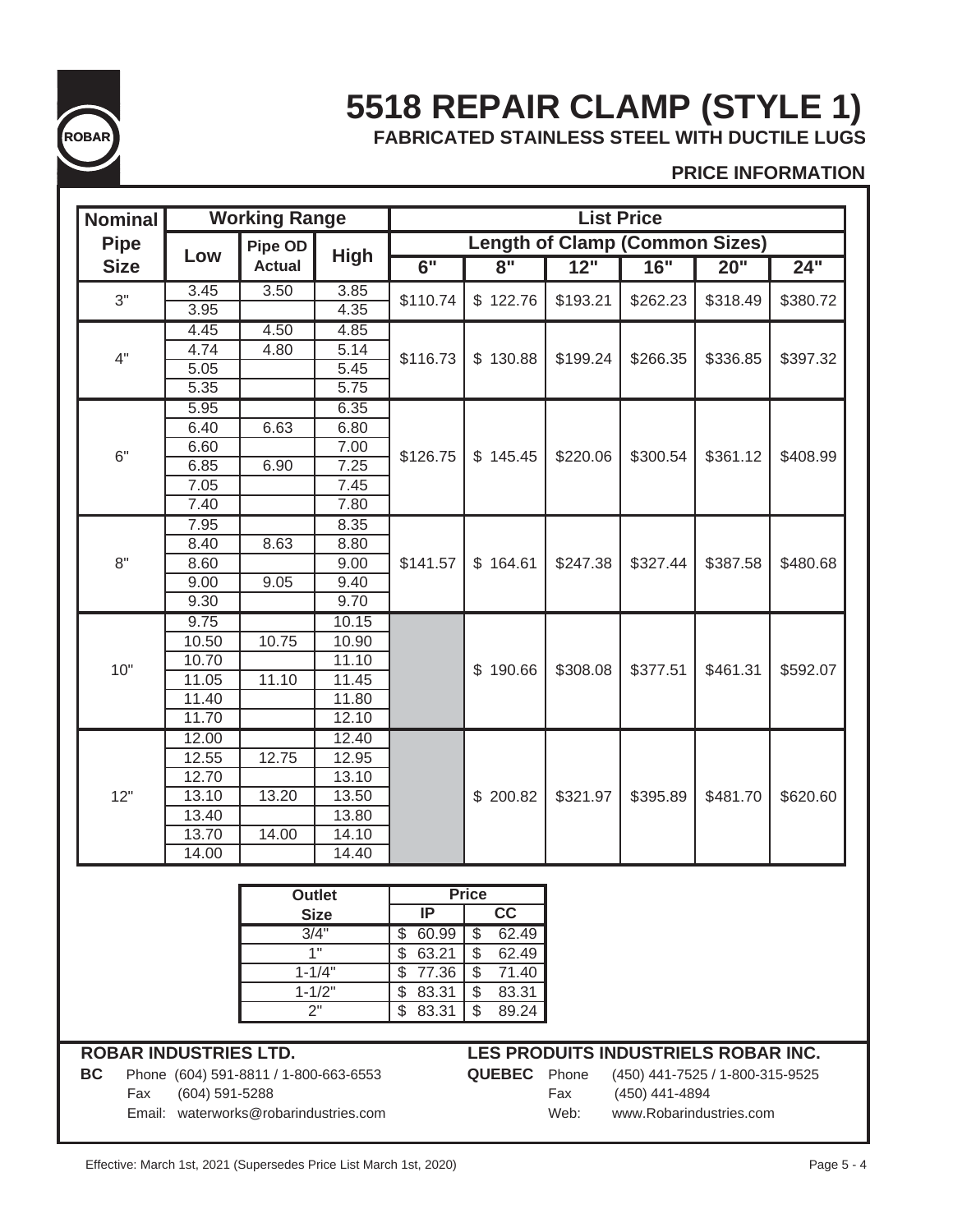

# **5528 REPAIR CLAMP (STYLE 2)**

# **FABRICATED STAINLESS STEEL WITH DUCTILE LUGS PRICE INFORMATION**

| <b>Nominal</b> |       | <b>Working Range</b> |             |          |          | <b>List Price</b>                     |                          |              |  |
|----------------|-------|----------------------|-------------|----------|----------|---------------------------------------|--------------------------|--------------|--|
| <b>Pipe</b>    |       | <b>Pipe OD</b>       |             |          |          | <b>Length Of Clamp (Common Sizes)</b> |                          |              |  |
| <b>Size</b>    | Low   | <b>Actual</b>        | <b>High</b> | 8"       | 12"      | 16"                                   | 20"                      | 24"          |  |
|                | 4.45  | 4.50                 | 5.25        |          |          | \$421.60                              | \$575.05                 |              |  |
| 4"             | 4.74  | 4.80                 | 5.54        | \$200.82 | \$312.74 |                                       |                          | \$<br>631.83 |  |
|                | 5.35  |                      | 6.15        |          |          |                                       |                          |              |  |
|                | 5.90  |                      | 6.70        |          |          |                                       |                          |              |  |
|                | 6.40  | 6.63                 | 7.20        | \$213.69 |          |                                       |                          |              |  |
| 6"             | 6.85  | 6.90                 | 7.65        |          | \$337.31 | \$445.92                              | \$601.80                 | \$<br>664.58 |  |
|                | 7.05  |                      | 7.85        |          |          |                                       |                          |              |  |
|                | 7.95  |                      | 8.75        |          |          |                                       |                          |              |  |
| 8"             | 8.40  | 8.63                 | 9.20        |          |          |                                       |                          |              |  |
|                | 9.00  | 9.05                 | 9.80        | \$235.46 | \$364.74 | \$482.09                              | \$628.27                 | \$<br>710.47 |  |
|                | 9.30  |                      | 10.10       |          |          |                                       |                          |              |  |
|                | 10.00 |                      | 10.80       |          |          |                                       |                          |              |  |
| 10"            | 10.70 | 10.75                | 11.50       |          | \$437.45 | $\mathbb{S}$<br>525.23                | 650.95<br>$\mathbb{S}^-$ | \$           |  |
|                | 11.05 | 11.10                | 11.85       | \$259.09 |          |                                       |                          | 847.47       |  |
|                | 11.40 |                      | 12.20       |          |          |                                       |                          |              |  |
|                | 12.00 |                      | 12.80       |          |          |                                       |                          |              |  |
| 12"            | 12.70 | 12.75                | 13.50       | \$305.69 | \$458.92 |                                       | \$ 688.86                |              |  |
|                | 13.10 | 13.20                | 13.90       |          |          | \$593.46                              |                          | \$<br>899.25 |  |
|                | 13.40 |                      | 14.20       |          |          |                                       |                          |              |  |
|                | 13.70 | 14.00                | 14.50       |          |          |                                       |                          |              |  |
| 14"            | 14.00 |                      | 14.80       | \$395.67 | \$514.25 | \$647.47                              | $\mathbb{S}$<br>739.56   | \$<br>971.31 |  |
|                | 14.95 | 15.30                | 15.75       |          |          |                                       |                          |              |  |
|                | 15.75 | 16.00                | 16.55       |          |          |                                       |                          |              |  |
| 16"            | 17.20 | 17.40                | 18.00       | \$437.90 | \$570.89 | \$710.28                              | \$831.27                 | \$1,060.59   |  |

| <b>Outlet</b> | <b>Price</b> |       |    |       |  |  |  |
|---------------|--------------|-------|----|-------|--|--|--|
| <b>Size</b>   |              | ΙP    | CC |       |  |  |  |
| 3/4"          | \$           | 60.99 | \$ | 62.49 |  |  |  |
| 1"            | S            | 63.21 | \$ | 62.49 |  |  |  |
| $1 - 1/4"$    | S            | 77.36 | \$ | 71.40 |  |  |  |
| $1 - 1/2"$    | S            | 83.31 | \$ | 83.31 |  |  |  |
| 2"            | S            | 83.31 | \$ | 89.24 |  |  |  |

### **ROBAR INDUSTRIES LTD.**

**BC** Phone (604) 591-8811 / 1-800-663-6553 **QU** Fax (604) 591-5288 Email: waterworks@robarindustries.com

# **LES PRODUITS INDUSTRIELS ROBAR INC.**

|      | <b>JEBEC</b> Phone (450) 441-7525 / 1-800-315-9525 |
|------|----------------------------------------------------|
| Fax  | (450) 441-4894                                     |
| Web: | www.Robarindustries.com                            |
|      |                                                    |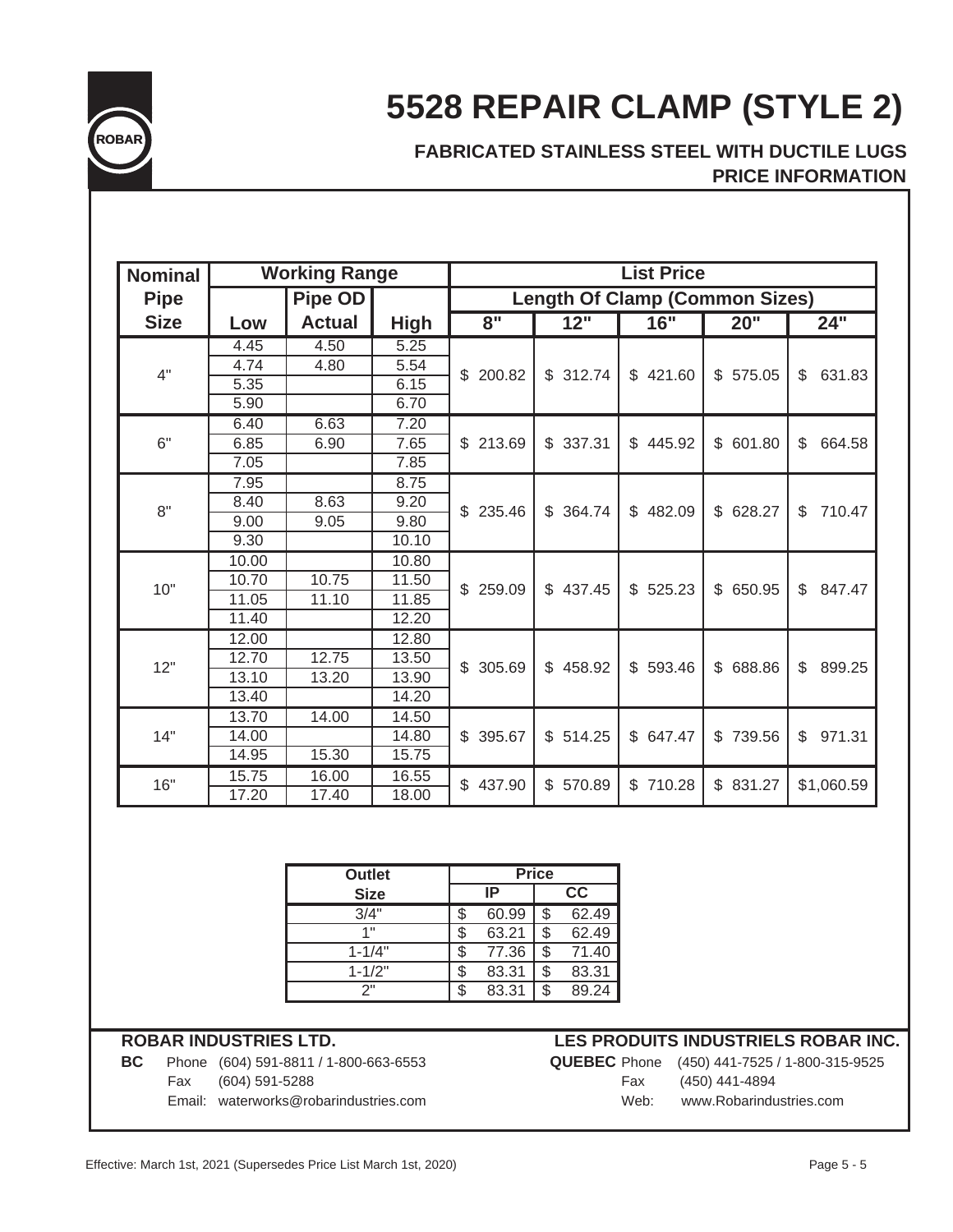

# **5538 REPAIR CLAMP (STYLE 3)**

# **FABRICATED STAINLESS STEEL WITH DUCTILE LUGS PRICE INFORMATION**

| <b>Nominal</b> |       | <b>Working Range</b> |             |                                       |                       | <b>List Price</b> |            |            |  |  |  |
|----------------|-------|----------------------|-------------|---------------------------------------|-----------------------|-------------------|------------|------------|--|--|--|
| <b>Pipe</b>    | Low   | <b>Pipe OD</b>       |             | <b>Length of Clamp (Common Sizes)</b> |                       |                   |            |            |  |  |  |
| <b>Size</b>    |       | <b>Actual</b>        | <b>High</b> | 8"                                    | 12"                   | 16"               | 20"        | 24"        |  |  |  |
| 12"            | 13.10 | 13.20                | 14.00       | \$<br>398.58                          | \$<br>646.55          | 808.94<br>\$      | \$1,067.09 | \$1,252.27 |  |  |  |
|                | 13.65 | 14.00                | 14.85       |                                       |                       |                   |            |            |  |  |  |
| 14"            | 14.85 | 15.30                | 16.05       | \$<br>444.70                          | \$<br>681.03          | \$<br>869.37      | \$1,098.49 | \$1,326.02 |  |  |  |
|                | 15.92 | 16.00                | 17.12       |                                       |                       |                   |            |            |  |  |  |
| 16"            | 16.25 |                      | 17.45       | \$<br>569.93                          | 733.94<br>\$          | 918.71<br>\$      | \$1,150.47 | \$1,394.82 |  |  |  |
|                | 17.10 | 17.40                | 18.30       |                                       |                       |                   |            |            |  |  |  |
| 18"            | 17.40 | 18.00                | 18.60       | \$<br>591.31                          | 768.84<br>\$          | 962.79<br>\$      | \$1,171.57 | \$1,455.00 |  |  |  |
|                | 19.20 | 19.50                | 20.40       |                                       |                       |                   |            |            |  |  |  |
|                | 21.40 | 21.60                | 22.60       |                                       |                       | \$1,059.24        | \$1,330.72 | \$1,636.23 |  |  |  |
| 20"            | 22.80 |                      | 24.00       | 639.81<br>\$                          | \$<br>853.36          |                   |            |            |  |  |  |
|                | 23.45 | 24.00                | 24.65       |                                       |                       |                   |            |            |  |  |  |
|                | 24.45 |                      | 25.65       |                                       |                       |                   |            | \$1,733.05 |  |  |  |
| 24"            | 25.50 | 25.80                | 26.70       | \$<br>687.74                          | $\mathbb S$<br>973.19 | \$1,176.77        | \$1,412.33 |            |  |  |  |
|                | 28.25 |                      | 29.45       |                                       |                       |                   |            |            |  |  |  |
|                | 29.40 | 30.00                | 30.60       |                                       |                       |                   |            | \$1,831.56 |  |  |  |
| 30"            | 29.85 |                      | 31.05       | \$<br>728.49                          | \$1,054.56            | \$1,270.86        | \$1,469.90 |            |  |  |  |
|                | 30.85 |                      | 32.05       |                                       |                       |                   |            |            |  |  |  |
|                | 31.50 | 32.00                | 32.70       |                                       |                       |                   |            |            |  |  |  |

| <b>Outlet</b> | <b>Price</b> |             |  |  |
|---------------|--------------|-------------|--|--|
| <b>Size</b>   | IP<br>cc     |             |  |  |
| 3/4"          | 60.99        | \$<br>62.49 |  |  |
| 1"            | 63.21        | \$<br>62.49 |  |  |
| $1 - 1/4"$    | 77.36        | \$<br>71.40 |  |  |
| $1 - 1/2"$    | 83.31        | \$<br>83.31 |  |  |
| 2"            | 83.31        | \$<br>89.24 |  |  |

| <b>BC</b> | Phone (604) 591-8811 / 1-800-663-6553 | <b>QUEBEC</b> |      | Phone (450) 441-7525 / 1-800-315-9525 |
|-----------|---------------------------------------|---------------|------|---------------------------------------|
|           | Fax (604) 591-5288                    |               | Fax  | (450) 441-4894                        |
|           | Email: waterworks@robarindustries.com |               | Web: | www.Robarindustries.com               |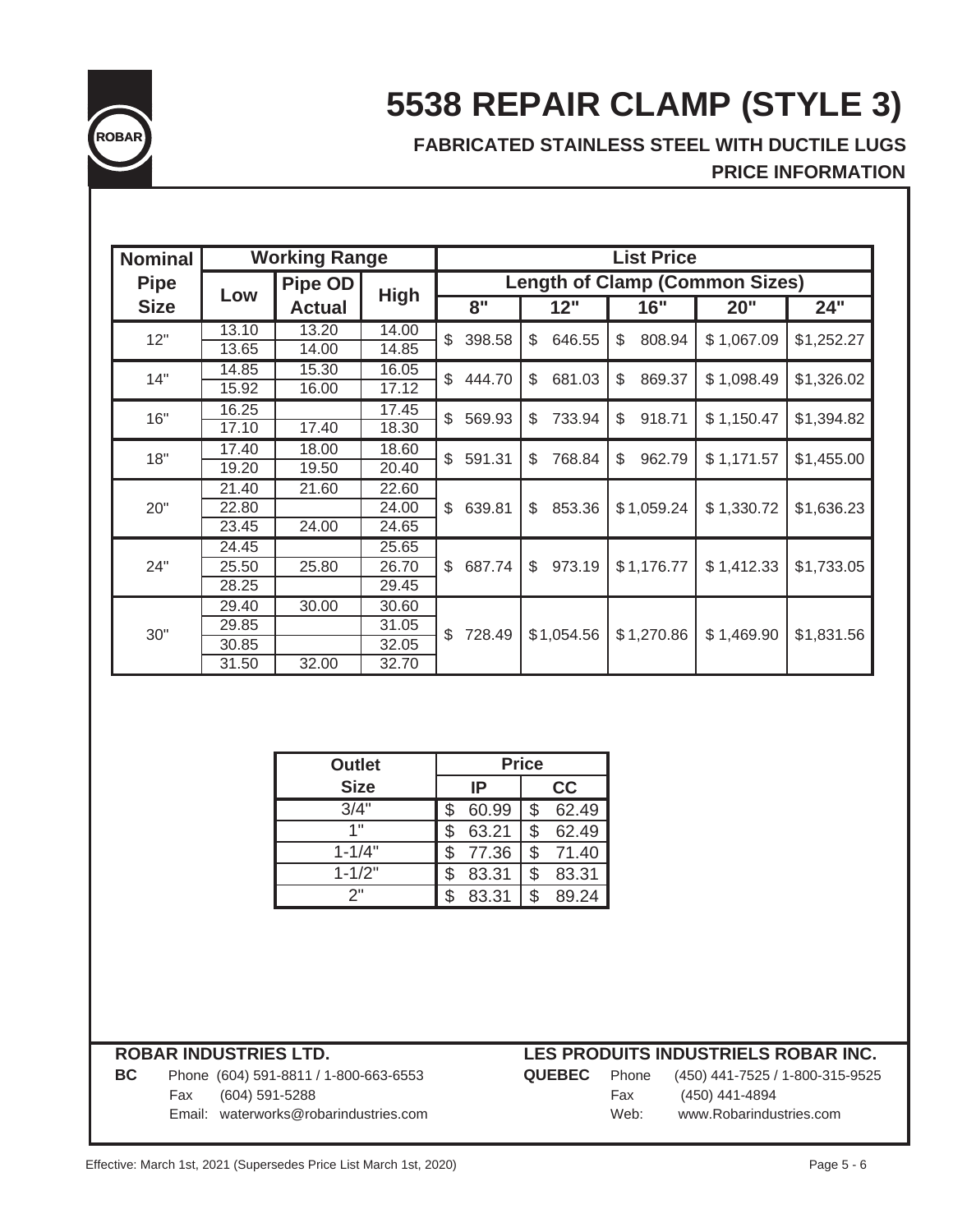

# **5616 REPAIR CLAMP (STYLE 1)**

**FABRICATED STAINLESS STEEL**

## **PRICE INFORMATION**

| <b>Nominal</b>               |                                                                          | <b>Working Range</b>                  |                           |                   |                                 |          | <b>List Price</b>                     |          |          |
|------------------------------|--------------------------------------------------------------------------|---------------------------------------|---------------------------|-------------------|---------------------------------|----------|---------------------------------------|----------|----------|
| <b>Pipe</b>                  |                                                                          | <b>Pipe OD</b>                        |                           |                   |                                 |          | <b>Length of Clamp (Common Sizes)</b> |          |          |
| <b>Size</b>                  | Low                                                                      | <b>Actual</b>                         | <b>High</b>               | $\overline{6"}$   | 8"                              | 12"      | 16"                                   | 20"      | 24"      |
| 3"                           | 3.45                                                                     | 3.50                                  | 3.85                      | \$122.41          | \$135.70                        | \$213.57 | \$289.84                              | \$339.62 | \$420.80 |
|                              | 3.95                                                                     | 4.50                                  | 4.35                      |                   |                                 |          |                                       |          |          |
|                              | 4.45<br>4.74                                                             | 4.80                                  | 4.85<br>$\overline{5.14}$ |                   |                                 |          |                                       |          |          |
| 4"                           | 5.05                                                                     |                                       | 5.45                      | \$129.03          | \$144.69                        | \$220.22 | \$294.42                              | \$364.14 | \$439.14 |
|                              | 5.35                                                                     |                                       | 5.75                      |                   |                                 |          |                                       |          |          |
|                              | 5.95                                                                     |                                       | 6.35                      |                   |                                 |          |                                       |          |          |
|                              | 6.40                                                                     | 6.63                                  | 6.80                      |                   |                                 |          |                                       |          |          |
|                              | 6.60                                                                     |                                       | 7.00                      |                   |                                 |          |                                       |          |          |
| 6"                           | 6.85                                                                     | 6.90                                  | 7.25                      | \$140.09          | \$160.74                        | \$243.23 | \$332.19                              | \$395.18 | \$486.72 |
|                              | 7.05                                                                     |                                       | 7.45                      |                   |                                 |          |                                       |          |          |
|                              | 7.40                                                                     |                                       | 7.80                      |                   |                                 |          |                                       |          |          |
|                              | 7.95                                                                     |                                       | 8.35                      |                   |                                 |          |                                       |          |          |
|                              | 8.40                                                                     | 8.63                                  | 8.80                      |                   | \$181.94                        |          |                                       | \$438.41 | \$531.28 |
| 8"                           | 8.60                                                                     |                                       | 9.00                      | \$156.47          |                                 | \$273.43 | \$361.90                              |          |          |
|                              | 9.00                                                                     | 9.05                                  | 9.40                      |                   |                                 |          |                                       |          |          |
|                              | 9.30                                                                     |                                       | 9.70                      |                   |                                 |          |                                       |          |          |
|                              | 9.75                                                                     |                                       | 10.15                     |                   |                                 |          |                                       |          |          |
|                              | 10.50                                                                    | 10.75                                 | 10.90                     |                   |                                 |          |                                       |          |          |
| 10"                          | 10.70                                                                    |                                       | 11.10                     |                   | \$210.75                        | \$340.50 | \$417.23                              | \$524.88 | \$654.39 |
|                              | 11.05                                                                    | 11.10                                 | 11.45                     |                   |                                 |          |                                       |          |          |
|                              | 11.40                                                                    |                                       | 11.80                     |                   |                                 |          |                                       |          |          |
|                              | 11.70                                                                    |                                       | 12.10                     |                   |                                 |          |                                       |          |          |
|                              | 12.00                                                                    |                                       | 12.40                     |                   |                                 |          |                                       |          |          |
|                              | 12.55                                                                    | 12.75                                 | 12.95                     |                   |                                 |          |                                       |          |          |
|                              | 12.70                                                                    |                                       | 13.10                     |                   |                                 |          |                                       |          |          |
| 12"                          | 13.10                                                                    | 13.20                                 | 13.50                     |                   | \$221.97                        | \$355.89 | \$437.57                              | \$553.35 | \$685.93 |
|                              | 13.40                                                                    | 14.00                                 | 13.80                     |                   |                                 |          |                                       |          |          |
|                              | 13.70<br>14.00                                                           |                                       | 14.10<br>14.40            |                   |                                 |          |                                       |          |          |
|                              |                                                                          |                                       |                           |                   |                                 |          |                                       |          |          |
|                              |                                                                          |                                       | <b>Outlet</b>             | $\overline{IP}$   | <b>Price</b><br>$\overline{cc}$ |          |                                       |          |          |
|                              |                                                                          |                                       | <b>Size</b><br>3/4"       | 60.99             | 62.49<br>\$                     |          |                                       |          |          |
|                              |                                                                          |                                       | 1"                        | \$<br>\$<br>63.21 | $\mathfrak{S}$<br>62.49         |          |                                       |          |          |
|                              |                                                                          |                                       | $1 - 1/4"$                | \$<br>77.36       | \$71.40                         |          |                                       |          |          |
|                              |                                                                          |                                       | $1 - 1/2"$                | 83.31<br>\$       | \$83.31                         |          |                                       |          |          |
|                              |                                                                          |                                       | 2 <sup>1</sup>            | \$<br>83.31       | \$89.24                         |          |                                       |          |          |
|                              |                                                                          |                                       |                           |                   |                                 |          |                                       |          |          |
| <b>ROBAR INDUSTRIES LTD.</b> |                                                                          |                                       |                           |                   |                                 |          | LES PRODUITS INDUSTRIELS ROBAR INC.   |          |          |
| <b>BC</b>                    |                                                                          | Phone (604) 591-8811 / 1-800-663-6553 |                           |                   | <b>QUEBEC</b> Phone             |          | (450) 441-7525 / 1-800-315-9525       |          |          |
|                              | Fax                                                                      | (604) 591-5288                        |                           |                   |                                 | Fax      | (450) 441-4894                        |          |          |
|                              | Email: waterworks@robarindustries.com<br>Web:<br>www.Robarindustries.com |                                       |                           |                   |                                 |          |                                       |          |          |
|                              |                                                                          |                                       |                           |                   |                                 |          |                                       |          |          |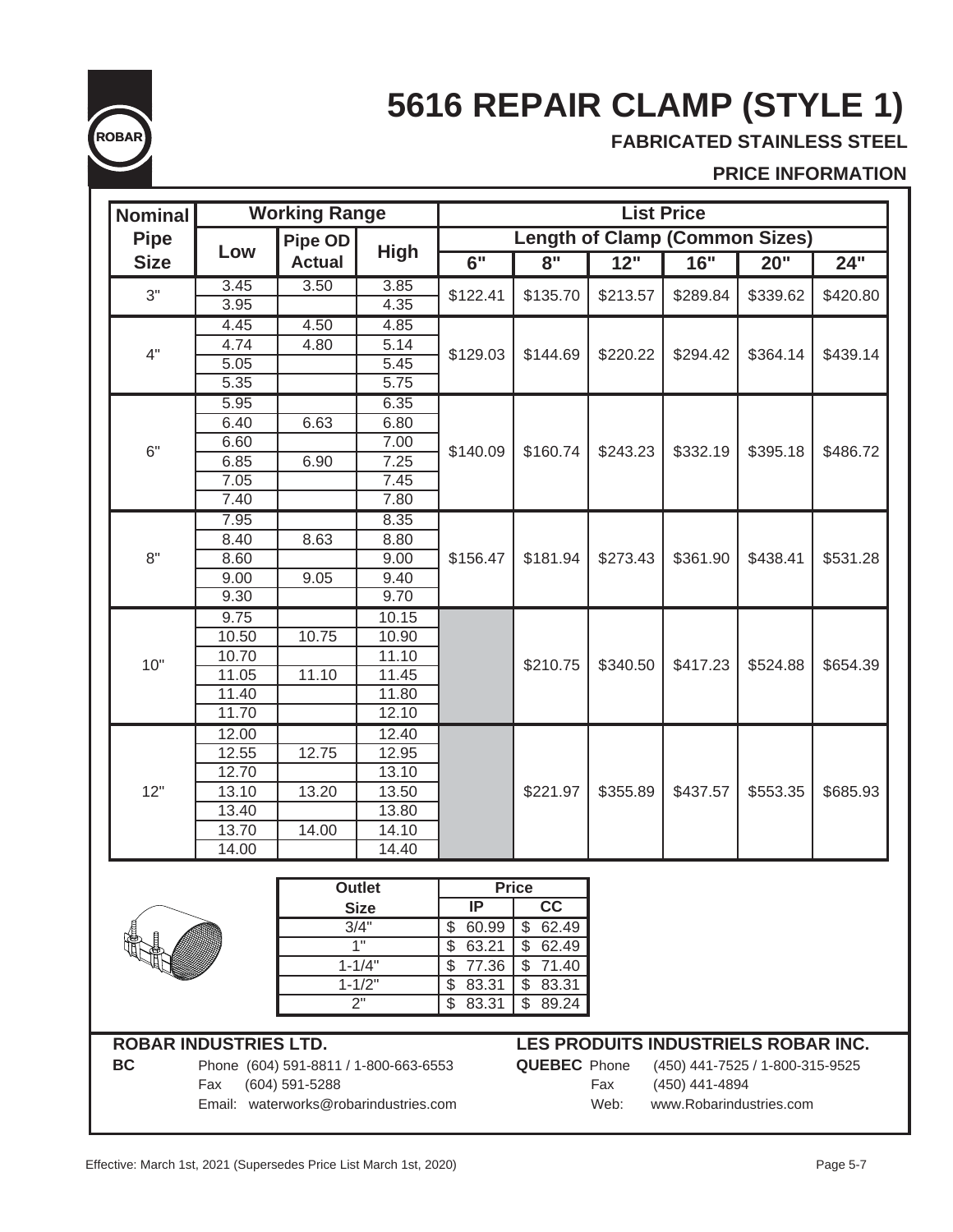

# **5626 REPAIR CLAMP (STYLE 2)**

**FABRICATED STAINLESS STEEL PRICE INFORMATION**

| <b>Nominal</b> |       | <b>Working Range</b> |             |              |                        | <b>List Price</b>                     |              |                          |
|----------------|-------|----------------------|-------------|--------------|------------------------|---------------------------------------|--------------|--------------------------|
|                |       |                      |             |              |                        |                                       |              |                          |
| <b>Pipe</b>    |       | <b>Pipe OD</b>       |             |              |                        | <b>Length Of Clamp (Common Sizes)</b> |              |                          |
| <b>Size</b>    | Low   | <b>Actual</b>        | <b>High</b> | 8"           | 12"                    | 16"                                   | 20"          | 24"                      |
|                | 4.45  | 4.50                 | 5.25        |              |                        |                                       |              |                          |
| 4"             | 4.74  | 4.80                 | 5.54        | \$<br>221.97 | 345.65<br>\$           | \$<br>465.98                          | \$<br>588.32 | \$<br>698.31             |
|                | 5.35  |                      | 6.15        |              |                        |                                       |              |                          |
|                | 5.90  |                      | 6.70        |              |                        |                                       |              |                          |
|                | 6.40  | 6.63                 | 7.20        |              |                        |                                       |              |                          |
| 6"             | 6.85  | 6.90                 | 7.65        | 236.22<br>\$ | \$372.81               | \$<br>492.86                          | \$<br>638.41 | 734.52<br>\$             |
|                | 7.05  |                      | 7.85        |              |                        |                                       |              |                          |
|                | 7.95  |                      | 8.75        |              |                        |                                       |              |                          |
| 8"             | 8.40  | 8.63                 | 9.20        | \$<br>260.25 | $\mathbb{S}$<br>403.14 | \$532.83                              | \$<br>672.14 | \$<br>785.24             |
|                | 9.00  | 9.05                 | 9.80        |              |                        |                                       |              |                          |
|                | 9.30  |                      | 10.10       |              |                        |                                       |              |                          |
|                | 10.00 |                      | 10.80       |              |                        | \$580.53                              | \$<br>767.45 |                          |
| 10"            | 10.70 | 10.75                | 11.50       | \$<br>286.37 | \$<br>483.47           |                                       |              |                          |
|                | 11.05 | 11.10                | 11.85       |              |                        |                                       |              | \$<br>936.66             |
|                | 11.40 |                      | 12.20       |              |                        |                                       |              |                          |
|                | 12.00 |                      | 12.80       |              |                        |                                       |              |                          |
| 12"            | 12.70 | 12.75                | 13.50       | $\mathbb{S}$ | \$507.24               | \$ 655.94                             | \$<br>816.01 | $\mathfrak{L}$<br>993.90 |
|                | 13.10 | 13.20                | 13.90       | 337.88       |                        |                                       |              |                          |
|                | 13.40 |                      | 14.20       |              |                        |                                       |              |                          |
|                | 13.70 | 14.00                | 14.50       |              |                        |                                       |              |                          |
| 14"            | 14.00 |                      | 14.80       | 437.30<br>\$ | \$<br>568.38           | \$715.63                              | \$<br>944.20 | \$1,073.56               |
|                | 14.95 | 15.30                | 15.75       |              |                        |                                       |              |                          |
| 16"            | 15.75 | 16.00                | 16.55       | 484.00<br>\$ |                        |                                       | \$1,005.98   |                          |
|                | 17.20 | 17.40                | 18.00       |              | $\mathbb{S}$<br>630.99 | \$785.04                              |              | \$1,172.26               |

| <b>Outlet</b> |       | <b>Price</b> |       |
|---------------|-------|--------------|-------|
| <b>Size</b>   | ΙP    |              | cc    |
| 3/4"          | 60.99 |              | 62.49 |
| 4 !!          | 63.21 |              | 62.49 |
| $1 - 1/4"$    | 77.36 | \$           | 71.40 |
| $1 - 1/2"$    | 83.31 | \$           | 83.31 |
| つ"            | 83.31 |              | 89.24 |
|               |       |              |       |

 Fax (604) 591-5288 Fax (450) 441-4894 Email: waterworks@robarindustries.com Web: www.Robarindustries.com

### **ROBAR INDUSTRIES LTD. LES PRODUITS INDUSTRIELS ROBAR INC.**

**BC** Phone (604) 591-8811 / 1-800-663-6553 **QUEBEC** Phone (450) 441-7525 / 1-800-315-9525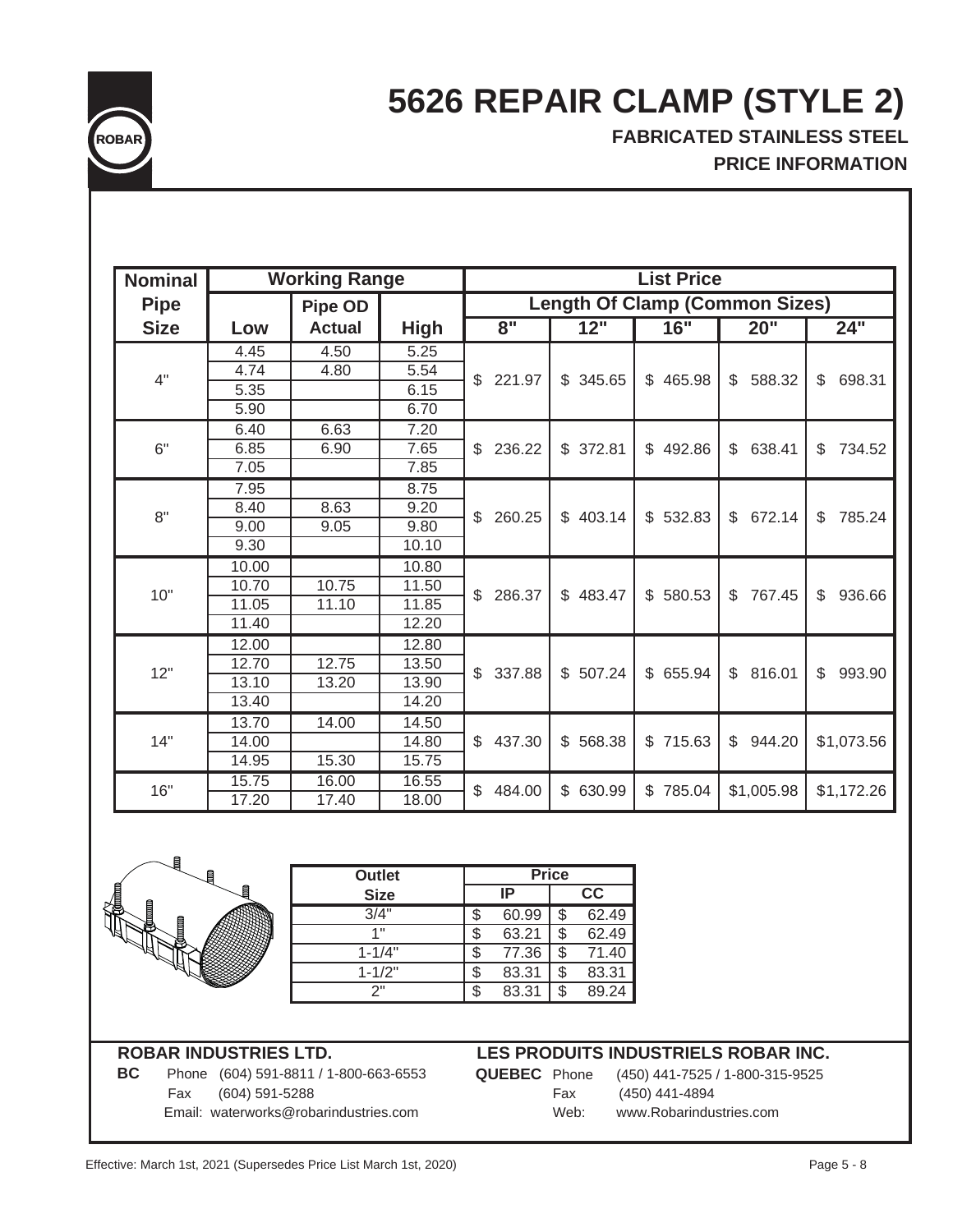

# **5636 REPAIR CLAMP (STYLE 3)**

**FABRICATED STAINLESS STEEL PRICE INFORMATION**

| <b>Nominal</b> |       | <b>Working Range</b><br><b>List Price</b> |             |    |                    |               |                                       |              |            |            |  |  |  |  |  |  |  |  |
|----------------|-------|-------------------------------------------|-------------|----|--------------------|---------------|---------------------------------------|--------------|------------|------------|--|--|--|--|--|--|--|--|
| <b>Pipe</b>    |       | <b>Pipe OD</b>                            |             |    |                    |               | <b>Length of Clamp (Common Sizes)</b> |              |            |            |  |  |  |  |  |  |  |  |
| <b>Size</b>    | Low   | <b>Actual</b>                             | <b>High</b> |    | 8"                 | 12"           |                                       | 16"          | 20"        | 24"        |  |  |  |  |  |  |  |  |
| 12"            | 13.10 | 13.20                                     | 14.00       | \$ | 440.54             | \$            | 714.60                                | \$<br>908.85 | \$1,179.43 | \$1,384.08 |  |  |  |  |  |  |  |  |
|                | 13.65 | 14.00                                     | 14.85       |    |                    |               |                                       |              |            |            |  |  |  |  |  |  |  |  |
| 14"            | 14.85 | 15.30                                     | 16.05       | \$ | 491.52             | $\mathcal{L}$ | 752.73                                | \$<br>960.89 | \$1,214.13 |            |  |  |  |  |  |  |  |  |
|                | 15.92 | 16.00                                     | 17.12       |    |                    |               |                                       |              |            | \$1,465.60 |  |  |  |  |  |  |  |  |
| 16"            | 16.25 |                                           | 17.45       | \$ | 629.94             | \$            | 811.20                                | \$1,015.40   | \$1,271.57 | \$1,541.59 |  |  |  |  |  |  |  |  |
|                | 17.10 | 17.40                                     | 18.30       |    |                    |               |                                       |              |            |            |  |  |  |  |  |  |  |  |
| 18"            | 17.40 | 18.00                                     | 18.60       |    | \$<br>653.56<br>\$ |               | 849.77                                | \$1,064.14   | \$1,294.77 | \$1,608.15 |  |  |  |  |  |  |  |  |
|                | 19.20 | 19.50                                     | 20.40       |    |                    |               |                                       |              |            |            |  |  |  |  |  |  |  |  |
|                | 21.40 | 21.60                                     | 22.60       |    |                    | \$            |                                       |              |            |            |  |  |  |  |  |  |  |  |
| 20"            | 22.80 |                                           | 24.00       | \$ | 707.16             |               |                                       |              |            |            |  |  |  |  |  |  |  |  |
|                | 23.45 | 24.00                                     | 24.65       |    |                    |               |                                       |              |            |            |  |  |  |  |  |  |  |  |
|                | 24.45 |                                           | 25.65       |    |                    |               |                                       |              |            |            |  |  |  |  |  |  |  |  |
| 24"            | 25.50 | 25.80                                     | 26.70       | \$ | 760.14             | \$            | 1,075.62                              | \$1,300.64   | \$1,561.01 | \$1,915.48 |  |  |  |  |  |  |  |  |
|                | 28.25 |                                           | 29.45       |    |                    |               |                                       |              |            |            |  |  |  |  |  |  |  |  |
|                | 29.40 | 30.00                                     | 30.60       | \$ |                    |               |                                       |              |            | \$2,024.36 |  |  |  |  |  |  |  |  |
| 30"            | 29.85 |                                           | 31.05       |    | 805.16             | \$            | 1,165.56                              | \$1,404.64   | \$1,585.04 |            |  |  |  |  |  |  |  |  |
|                | 30.85 |                                           | 32.05       |    |                    |               |                                       |              |            |            |  |  |  |  |  |  |  |  |
|                | 31.50 | 32.00                                     | 32.70       |    |                    |               |                                       |              |            |            |  |  |  |  |  |  |  |  |

| <b>Outlet</b> | <b>Price</b> |       |    |       |  |
|---------------|--------------|-------|----|-------|--|
| <b>Size</b>   |              | IP    | cc |       |  |
| 3/4"          |              | 60.99 | \$ | 62.49 |  |
| 1"            |              | 63.21 | \$ | 62.49 |  |
| $1 - 1/4"$    |              | 77.36 | \$ | 71.40 |  |
| $1 - 1/2"$    |              | 83.31 | \$ | 83.31 |  |
| 2"            |              | 83.31 | S  | 89.24 |  |



| ВC |        | Phone (604) 591-8811 / 1-800-663-6553 | <b>QUEBEC</b> |      | Phone (450) 441-7525 / 1-800-31 |
|----|--------|---------------------------------------|---------------|------|---------------------------------|
|    | Fax    | (604) 591-5288                        |               | Fax  | (450) 441-4894                  |
|    | Email: | waterworks@robarindustries.com        |               | Web: | www.Robarindustries.com         |

| ВC |        | Phone (604) 591-8811 / 1-800-663-6553 | <b>QUEBEC</b> |      | Phone (450) 441-7525 / 1-800-315-9525 |
|----|--------|---------------------------------------|---------------|------|---------------------------------------|
|    | Fax    | (604) 591-5288                        |               | Fax  | (450) 441-4894                        |
|    | Email: | waterworks@robarindustries.com        |               | Web: | www.Robarindustries.com               |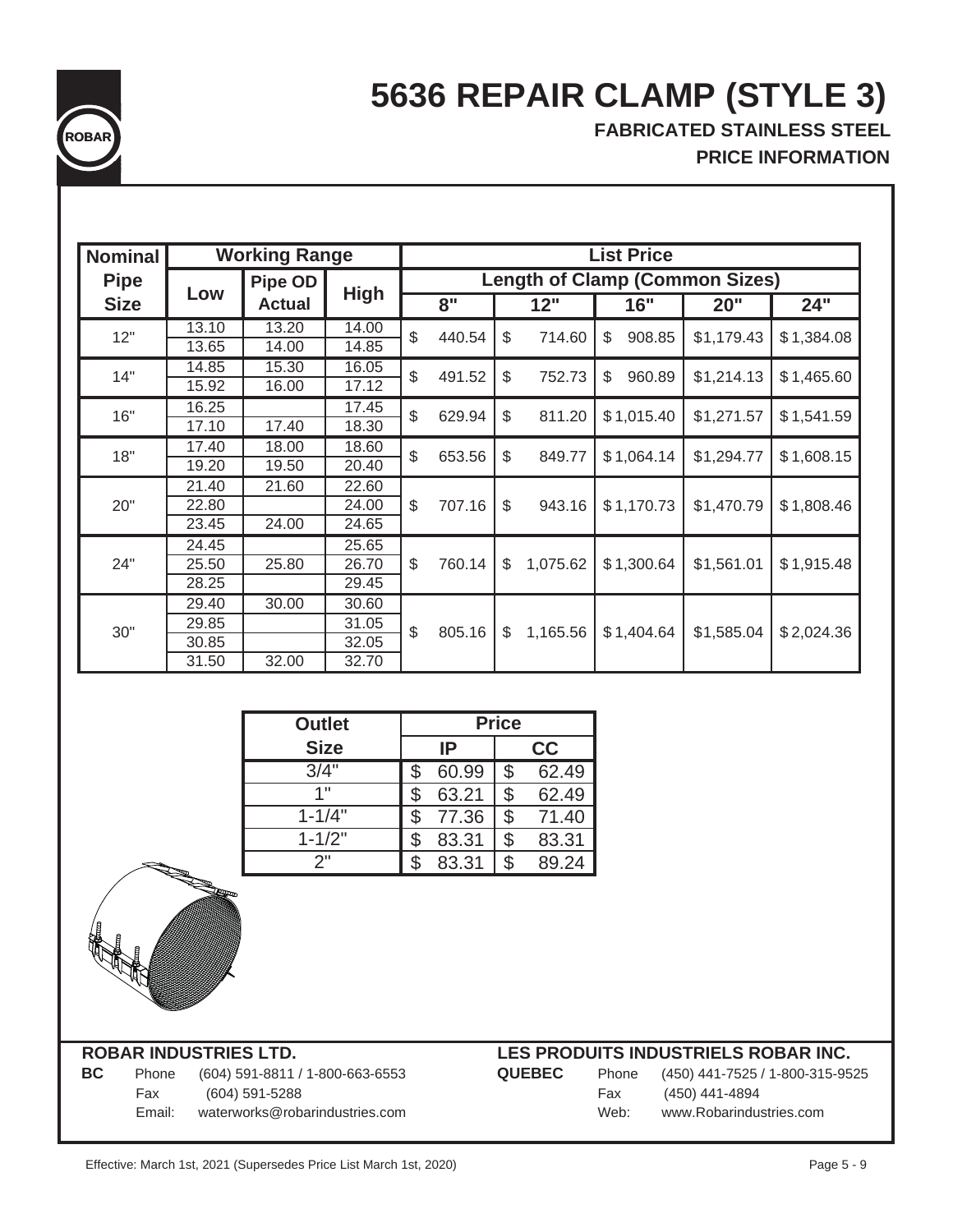



### **PRICE INFORMATION**

## **Standard Sizes for the 5606 & 5696 models:**

2" to 8" nominal pipe OD with standard lengths from 4" to 12"

### **Use: ROBAR 5606** Single Section Repair Clamps are used to repair small holes or breaks in watermains

| <b>Nominal</b> |      | <b>Working Range</b> |                                       |       | <b>List Price</b> |          |          |  |  |
|----------------|------|----------------------|---------------------------------------|-------|-------------------|----------|----------|--|--|
| <b>Pipe</b>    | Low  | High*                | <b>Length of Clamp (Common Sizes)</b> |       |                   |          |          |  |  |
| <b>Size</b>    |      |                      |                                       | 4"    | 6"                | 8"       | 12"      |  |  |
|                | 2.12 | 2.37                 |                                       |       |                   |          |          |  |  |
|                | 2.25 | 2.50                 |                                       | 62.29 |                   |          |          |  |  |
| 2"             | 2.37 | 2.62                 | \$                                    |       | 95.24<br>\$       | \$101.92 | \$190.48 |  |  |
|                | 2.63 | 2.88                 |                                       |       |                   |          |          |  |  |
|                | 2.87 | 3.12                 |                                       |       |                   |          |          |  |  |
|                | 3.25 | 3.50                 | \$                                    | 67.07 | \$103.45          | \$106.54 | \$161.19 |  |  |
| 3"             | 3.50 | 3.75                 |                                       |       |                   |          |          |  |  |
|                | 3.74 | 3.99                 |                                       |       |                   |          |          |  |  |
| 4"             | 4.45 | 4.70                 | \$                                    |       | \$129.03          | \$144.69 | \$220.22 |  |  |
|                | 4.75 | 5.00                 |                                       | 73.62 |                   |          |          |  |  |
| 6"             | 6.58 | 6.83                 | \$                                    | 83.34 | \$140.09          |          | \$243.23 |  |  |
|                | 6.85 | 7.10                 |                                       |       |                   | \$160.74 |          |  |  |
| 8"             | 8.58 | 8.83                 |                                       | 95.53 | \$156.47          | \$181.94 | \$273.43 |  |  |
|                | 9.00 | 9.25                 | \$                                    |       |                   |          |          |  |  |

### **Use: ROBAR 5696** Single Section Repair Clamps are used to repair small punctures, pinholes and splits.

| <b>Nominal</b> | <b>Working Range</b>         |            |             | <b>List Price</b>                     |             |             |          |  |  |
|----------------|------------------------------|------------|-------------|---------------------------------------|-------------|-------------|----------|--|--|
| <b>Pipe</b>    | Low                          | High*      |             | <b>Length of Clamp (Common Sizes)</b> |             |             |          |  |  |
| <b>Size</b>    |                              |            |             | $\overline{4}$ "                      | 6"          | 8"          | 12"      |  |  |
|                | 2.12                         | 2.37       |             |                                       |             |             |          |  |  |
|                | 2.25                         | 2.50       |             |                                       |             |             |          |  |  |
| 2"             | 2.37                         | \$<br>2.62 | 56.73       | 92.39<br>\$                           | 95.69<br>\$ | \$189.78    |          |  |  |
|                | 2.63<br>2.88<br>3.12<br>2.87 |            |             |                                       |             |             |          |  |  |
|                |                              |            |             |                                       |             |             |          |  |  |
|                | 3.25                         | 3.50       | \$<br>59.88 |                                       |             |             |          |  |  |
| 3"             | 3.50                         | 3.75       |             |                                       | \$95.69     | \$<br>98.06 | \$141.32 |  |  |
|                | 3.74                         | 3.99       |             |                                       |             |             |          |  |  |
| 4"             | 4.45                         | 4.70       | \$          | 62.50                                 | 98.44<br>\$ | \$103.33    | \$152.94 |  |  |
|                | 4.75                         | 5.00       |             |                                       |             |             |          |  |  |
| 6"             | 6.58                         | 6.83       | \$          |                                       | \$110.96    | \$115.03    | \$166.89 |  |  |
|                | 6.85                         | 7.10       |             | 69.60                                 |             |             |          |  |  |
| 8"             | 8.58                         | 8.83       |             |                                       | \$119.39    |             |          |  |  |
|                | 9.00                         | 9.25       | \$<br>76.08 |                                       |             | \$125.01    | \$180.68 |  |  |

| BC | Phone (604) 591-8811 / 1-800-663-6553                |               | <b>QUEBEC</b> Phone (450) 441-7525 / 1-800-315-9525 |
|----|------------------------------------------------------|---------------|-----------------------------------------------------|
|    | Fax (604) 591-5288                                   | Fax           | (450) 441-4894                                      |
|    | $F_{\text{mail}}$ waterworks $@$ robarinductries com | $M\Delta h$ . | www.Robarinductries.com                             |

## **ROBAR INDUSTRIES LTD. LES PRODUITS INDUSTRIELS ROBAR INC.**

| <b>JEBEC</b> Phone |      |  |  |
|--------------------|------|--|--|
|                    | Fax  |  |  |
|                    | Web: |  |  |

(450) 441-4894 Email: waterworks@robarindustries.com Web: www.Robarindustries.com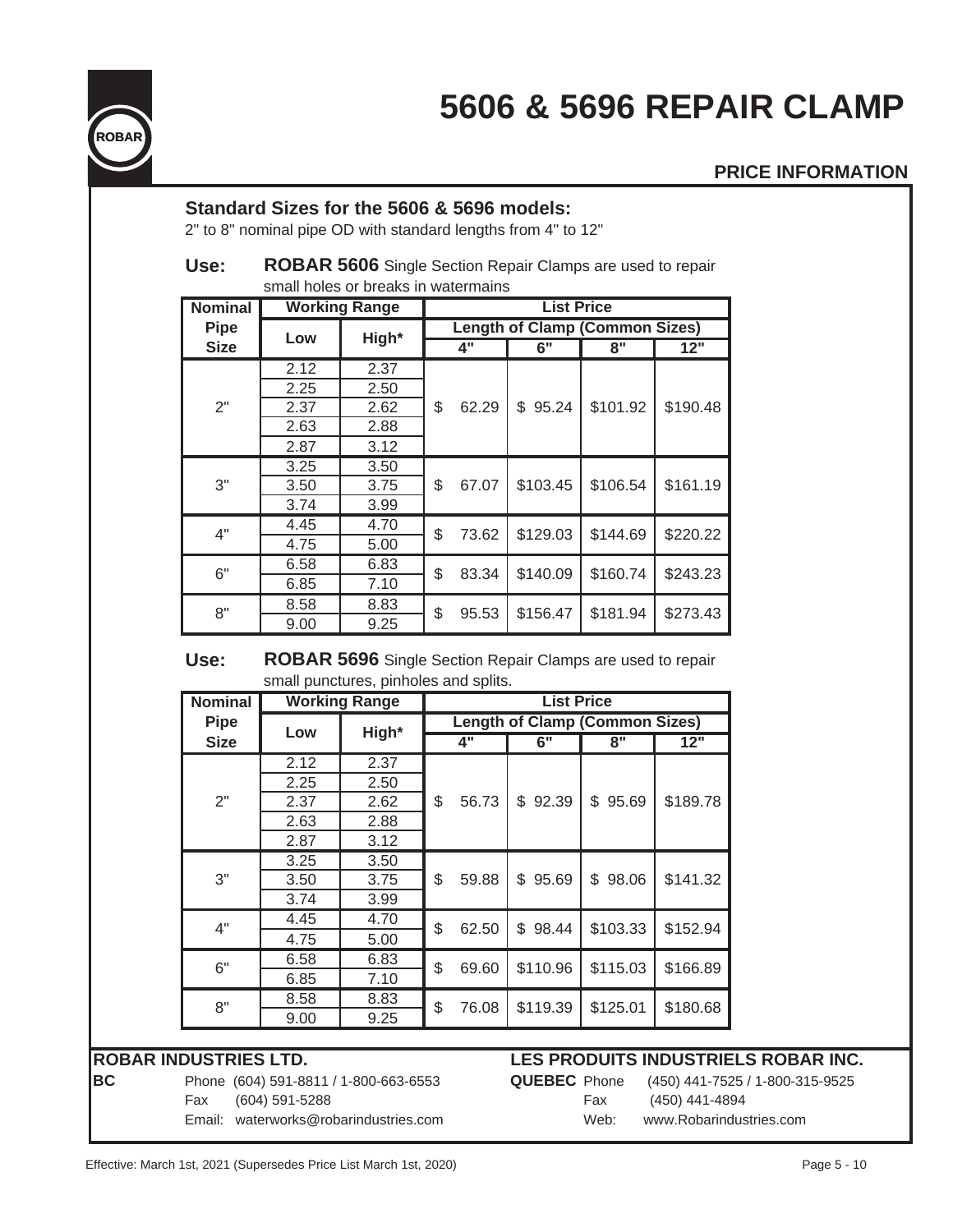



# **FABRICATED STAINLESS STEEL PRICE INFORMATION**

## **Standard Sizes for the 5696SC model:**

1/2" to 4" nominal pipe OD with standard lengths of 3", 6" & 9"

- Material: Shell:T-304 Stainless Steel Closure:Ductile Iron lugs ASTM A536 Bolts: T-304SS
- **Use: ROBAR 5696SC** Single Section Repair Clamps are used to repair small punctures, pinholes and splits.

| <b>Nominal</b> | <b>Working Range</b> |                        | <b>List Price</b> |       |    |        |    |        |
|----------------|----------------------|------------------------|-------------------|-------|----|--------|----|--------|
| <b>Pipe</b>    |                      | <b>Length of Clamp</b> |                   |       |    |        |    |        |
| <b>Size</b>    | High*<br>Low         |                        | 3"                |       | 6" |        | 9" |        |
| 1/2"           | 0.83"                | 0.98"                  | \$                | 39.59 | \$ | 75.41  |    |        |
| 3/4"           | 1.02"                | 1.18"                  | \$                | 39.91 | \$ | 77.36  |    |        |
| 1"             | 1.30"                | 1.46"                  | \$                | 42.85 | \$ | 80.31  |    |        |
| $1 - 1/4"$     | 1.65"                | 1.77"                  | \$                | 43.19 | \$ | 82.11  |    |        |
| $1 - 1/2"$     | 1.89"                | 2.01"                  | \$                | 44.01 | \$ | 86.21  |    |        |
| 2"             | 2.36"                | 2.52"                  | \$                | 47.27 | \$ | 90.13  | \$ | 136.91 |
| 2.5"           | 2.79"                | 2.99"                  |                   |       | \$ | 110.81 | \$ | 164.22 |
| 3"             | 3.43"                | 3.66"                  |                   | ۰     | \$ | 115.97 | \$ | 185.65 |
| 4"             | 4.41"                | 4.61"                  |                   |       |    |        | \$ | 216.24 |

| IRC. |  |  |
|------|--|--|
|      |  |  |
|      |  |  |
|      |  |  |

Phone (604) 591-8811 / 1-800-663-6553 Fax (604) 591-5288 Email: waterworks@robarindustries.com

| Phone | (450) 441-7525 / 1-800-315-9525 |
|-------|---------------------------------|
| Fax   | (450) 441-4894                  |
| Web:  | www.Robarindustries.com         |